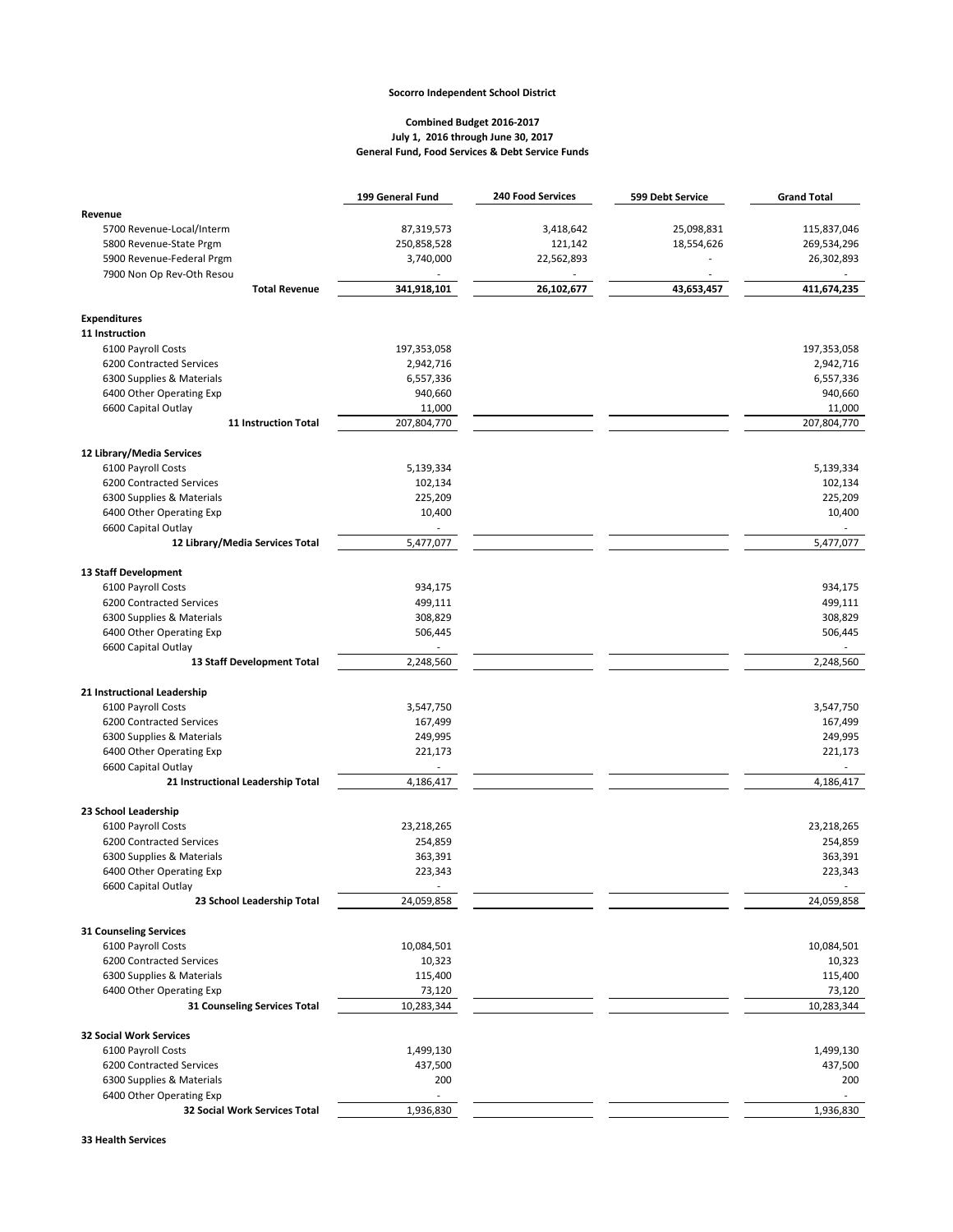|                                                                   | 199 General Fund | <b>240 Food Services</b> | 599 Debt Service | <b>Grand Total</b> |
|-------------------------------------------------------------------|------------------|--------------------------|------------------|--------------------|
| 6100 Payroll Costs                                                | 3,791,489        |                          |                  | 3,791,489          |
| 6200 Contracted Services                                          | 232,000          |                          |                  | 232,000            |
| 6300 Supplies & Materials                                         | 69,588           |                          |                  | 69,588             |
| 6400 Other Operating Exp                                          | 10,600           |                          |                  | 10,600             |
| 6600 Capital Outlay                                               |                  |                          |                  |                    |
| 33 Health Services Total                                          | 4,103,677        |                          |                  | 4,103,677          |
| <b>34 Student Transportation</b>                                  |                  |                          |                  |                    |
| 6100 Payroll Costs                                                | 10,556,299       |                          |                  | 10,556,299         |
| 6200 Contracted Services                                          | 388,100          |                          |                  | 388,100            |
| 6300 Supplies & Materials                                         | 1,343,950        |                          |                  | 1,343,950          |
| 6400 Other Operating Exp                                          | 112,225          |                          |                  | 112,225            |
| 6600 Capital Outlay                                               |                  |                          |                  |                    |
| <b>34 Student Transportation Total</b>                            | 12,400,574       |                          |                  | 12,400,574         |
| <b>35 Food Services</b>                                           |                  |                          |                  |                    |
| 6100 Payroll Costs                                                |                  | 10,324,216               |                  | 10,324,216         |
| 6200 Contracted Services                                          |                  | 2,932,518                |                  | 2,932,518          |
| 6300 Supplies & Materials                                         |                  | 15,440,974               |                  | 15,440,974         |
| 6400 Other Operating Exp                                          |                  | 32,000                   |                  | 32,000             |
| 6600 Capital Outlay                                               |                  |                          |                  |                    |
| <b>35 Food Services Total</b>                                     |                  | 28,729,708               |                  | 28,729,708         |
| <b>36 Extracurricular Activities</b>                              |                  |                          |                  |                    |
| 6100 Payroll Costs                                                | 6,012,273        |                          |                  | 6,012,273          |
|                                                                   | 671,878          |                          |                  | 671,878            |
| 6200 Contracted Services<br>6300 Supplies & Materials             | 1,236,860        |                          |                  | 1,236,860          |
| 6400 Other Operating Exp                                          |                  |                          |                  | 2,470,358          |
|                                                                   | 2,470,358        |                          |                  |                    |
| 6600 Capital Outlay<br><b>36 Extracurricular Activities Total</b> | 10,391,369       |                          |                  | 10,391,369         |
|                                                                   |                  |                          |                  |                    |
| 41 General Administration                                         |                  |                          |                  |                    |
| 6100 Payroll Costs                                                | 6,697,182        |                          |                  | 6,697,182          |
| 6200 Contracted Services                                          | 1,007,317        |                          |                  | 1,007,317          |
| 6300 Supplies & Materials                                         | 292,175          |                          |                  | 292,175            |
| 6400 Other Operating Exp                                          | 529,140          |                          |                  | 529,140            |
| 6500 Debt Service                                                 |                  |                          |                  |                    |
| 6600 Capital Outlay                                               | 8,000            |                          |                  | 8,000              |
| 41 General Administration Total                                   | 8,533,814        |                          |                  | 8,533,814          |
| 51 Maintenance and Operations                                     |                  |                          |                  |                    |
| 6100 Payroll Costs                                                | 18,289,943       |                          |                  | 18,289,943         |
| 6200 Contracted Services                                          | 18,531,743       |                          |                  | 18,531,743         |
| 6300 Supplies & Materials                                         | 3,302,754        |                          |                  | 3,302,754          |
| 6400 Other Operating Exp                                          | 1,843,976        |                          |                  | 1,843,976          |
| 6600 Capital Outlay                                               | 588,850          |                          |                  | 588,850            |
| 51 Maintenance and Operations Total                               | 42,557,266       |                          |                  | 42,557,266         |
| 52 Security and Monitoring                                        |                  |                          |                  |                    |
| 6100 Payroll Costs                                                | 6,753,784        |                          |                  | 6,753,784          |
| 6200 Contracted Services                                          | 44,161           |                          |                  | 44,161             |
| 6300 Supplies & Materials                                         | 336,438          |                          |                  | 336,438            |
| 6400 Other Operating Exp                                          | 81,887           |                          |                  | 81,887             |
| 6600 Capital Outlay                                               | 50,000           |                          |                  | 50,000             |
| 52 Security and Monitoring Total                                  | 7,266,270        |                          |                  | 7,266,270          |
| 53 Data Processing                                                |                  |                          |                  |                    |
| 6100 Payroll Costs                                                | 3,009,184        |                          |                  | 3,009,184          |
| 6200 Contracted Services                                          | 1,236,790        |                          |                  | 1,236,790          |
| 6300 Supplies & Materials                                         | 1,885,550        |                          |                  | 1,885,550          |
| 6400 Other Operating Exp                                          | 81,473           |                          |                  | 81,473             |
| 6600 Capital Outlay                                               | 361,000          |                          |                  | 361,000            |
| 53 Data Processing Total                                          | 6,573,997        |                          |                  | 6,573,997          |
| <b>61 Community Services</b>                                      |                  |                          |                  |                    |
| 6100 Payroll Costs                                                | 760,751          |                          |                  | 760,751            |
| 6200 Contracted Services                                          | 21,327           |                          |                  | 21,327             |
| 6300 Supplies & Materials                                         | 40,797           |                          |                  | 40,797             |
| 6400 Other Operating Exp                                          | 37,024           |                          |                  | 37,024             |
| 6600 Capital Outlay                                               |                  |                          |                  |                    |